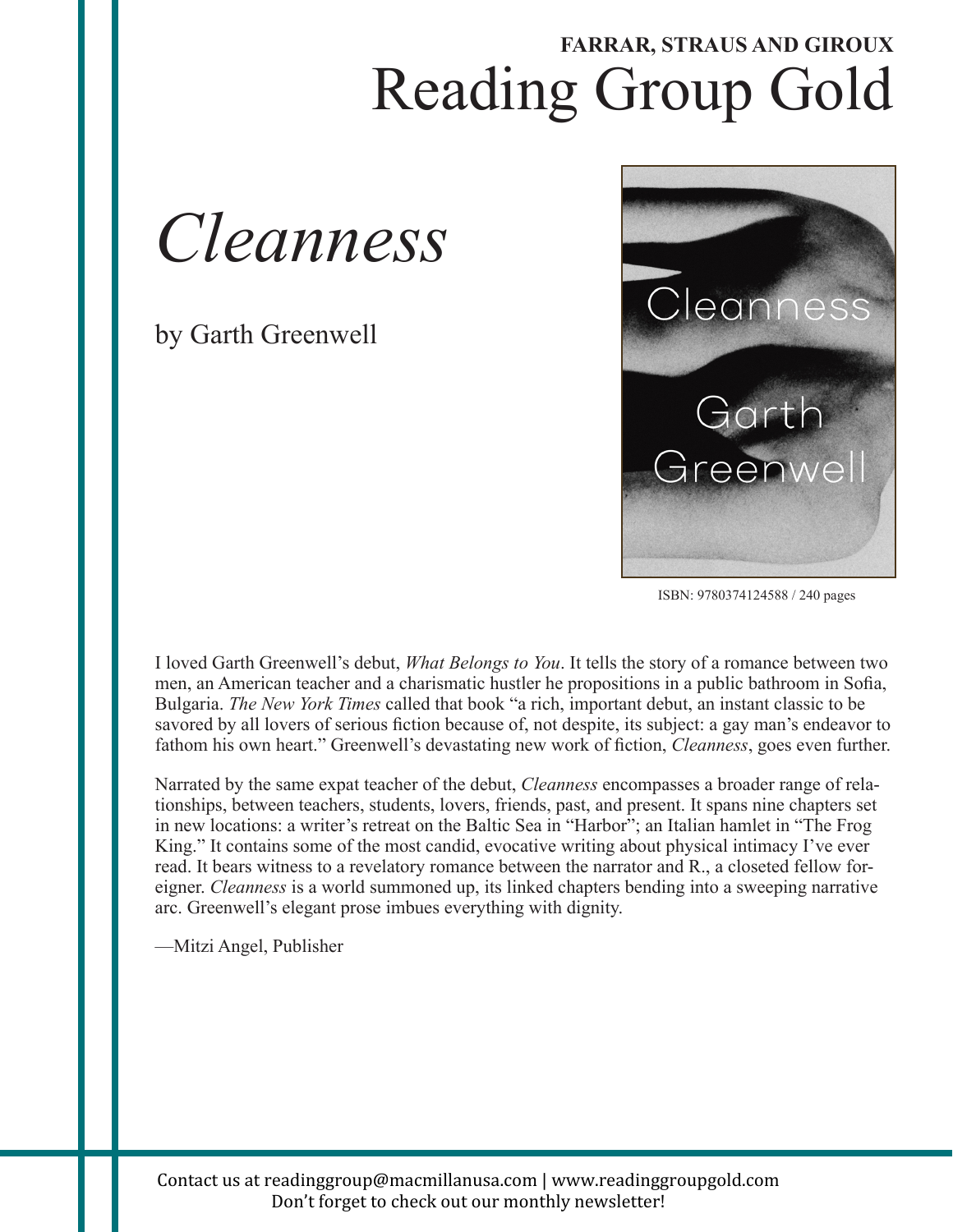# Reading Group Gold **FARRAR, STRAUS AND GIROUX**

### QUESTIONS AND TOPICS FOR DISCUSSION

- 1. How would you describe the genre of *Cleanness*? Why is the book structured into three distinct sections, only one of which is titled ("Loving R.")? Is this sequencing chronological, associative, or both?
- 2. Why are certain elements of the narrator's life obscured or omitted? How do those omissions echo the narrator's desire to "be nothing" (29)? What other information does the book conceal?
- 3. Several chapters take place on brief trips away from Sofia. What does the narrator seek in transitory places and relationships? How do these relationships shift across settings?
- 4. The second chapter, "Gospodar," and the penultimate, "Little Saint," depict two erotic encounters with men the narrator has met online. How do these chapters complement or complicate one another?
- 5. In "Gospodar," the narrator finds in submission "the pleasure of service . . . the pleasure of being used" (32–33). How do intimate encounters work as economic transactions? What happens when the sexual contract is revised or broken?
- 6. How does sex compel the characters to confront, perform, or relive trauma? What are the limitations or dangers of sex as a therapeutic exercise?
- 7. In "Decent People," the narrator recounts an altercation at a political protest in which a demonstrator shattered a window: "This escalation seemed to give the crowd pause, it was as if there were an indrawn breath, a hesitation that might have been the prelude to real violence" (53–54). What other instances of *almost* violence or *almost* action occur in *Cleanness*?
- 8. In the title chapter, "Cleanness," the narrator describes his relationship with R.: "it poured a kind of cleanness over everything we did" (97). What is "it" in this instance? What differentiates R. from the narrator's other relationships? What are the meanings of the book's title, and how do these meanings reverberate through other chapters?
- 9. In the same chapter, a persistent wind punctuates the narrator's conversation with R. How does the environment evoke mood here and elsewhere—the sea in "Harbor," the architecture in "Mentor"?
- 10. Like his author, the narrator is a writer and poet. Following his breakup with R., he confesses: "I wanted to ruin what he had made, what he had made me, I mean, the person he had made me" (159). How does his narration register the writing process? What does the style suggest about the nature of language and representation?
- 11. Greenwell writes in English, but his American narrator speaks Bulgarian with near fluency. Are there instances where the narrator feels either emboldened or constrained by translation? Why does Greenwell weave Bulgarian phrases into the English text?
- 12. How does Sofia's Soviet past affect individual life and gay culture? Does this history manifest in the physical, architectural environment? How does oppression operate there, and in what ways is this similar or different from how the narrator recalls experiencing marginalization in America?
- 13. In "Harbor," the narrator reflects on his fraught religious past (162). Elsewhere, he gives a

Contact
us
at
readinggroup@macmillanusa.com
|
www.readinggroupgold.com Don't forget to check out our monthly newsletter!